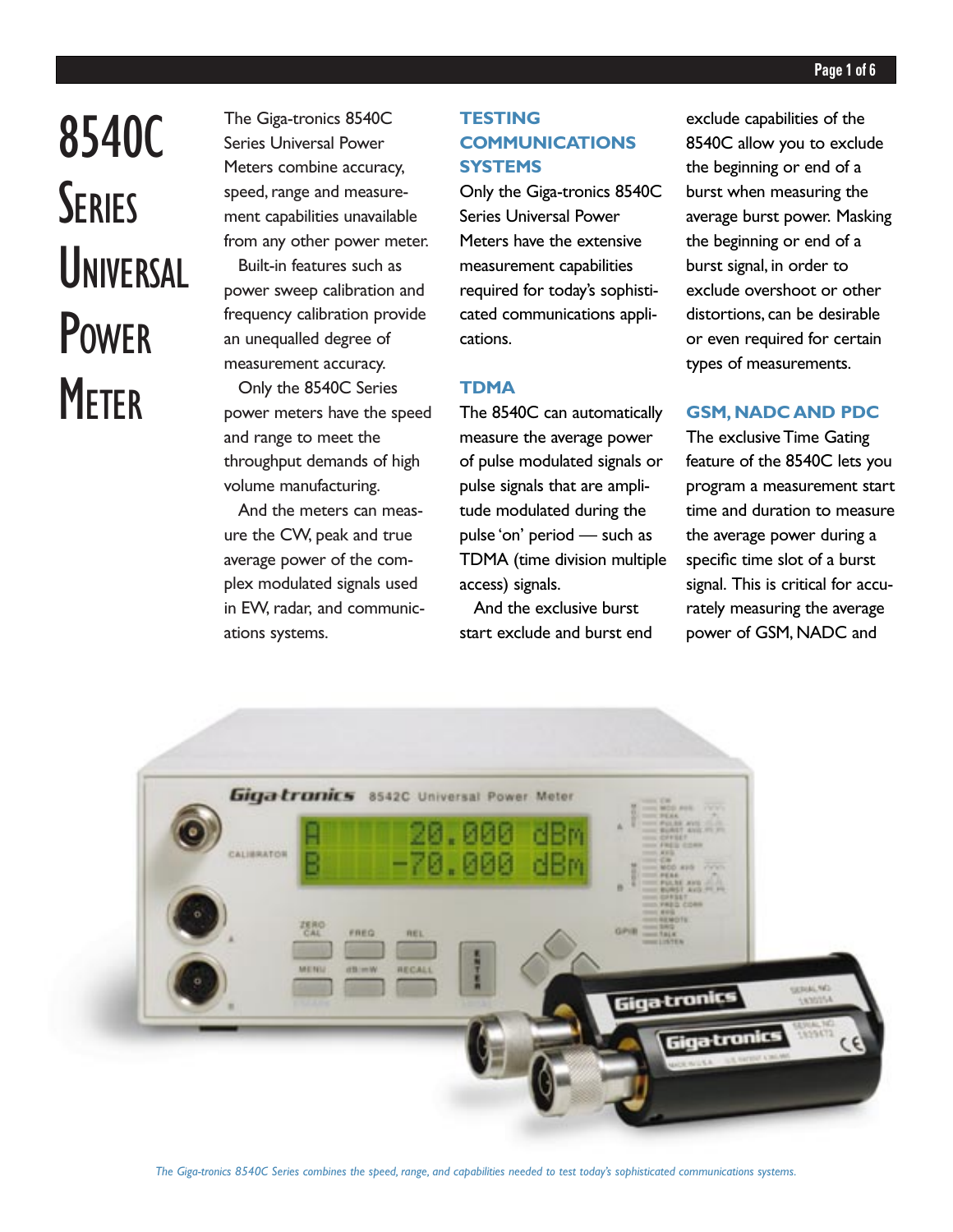## **Giga-tronics 8540C Series Universal Power Meters Page 2 of 6**

other formats that must control the power trajectory during a specified portion of the burst.

# **PHS**

PHS (as well as DECT and CT-2) systems use a variation of the TDMA format. Instead of using different frequency channels for the forward and reverse link, these systems use a Time Domain Duplex (TDD) method at the same frequency.

The Time Gating feature of the 8540C can be used in all of the average power measurement modes to accurately measure the average power of the multiplexed time slots.

## **CDMA**

The 8540C has the speed, accuracy and range to accurately measure the power level of CDMA (code division multiple access) signals for open-loop and closed-loop testing.

The wide dynamic range of the 8540C is ideal for openloop tests, which can require power verification over an 80 dB range. Because the 8540C can achieve fast measurement speeds over the GPIB bus, you can quickly measure power in I dB steps over the 48 dB range required for closed-loop tests.

And no power meter is as accurate as the 8540C over the wide dynamic range needed for CDMA testing.

## **SPEED TO BURN**

Fast responding diode sensors plus innovative digital signal processing deliver highspeed measurements.

Achieve 500 readings per second over GPIB. Or use our exclusive fast buffered mode to further reduce processor overhead and capture up to 4,000 readings per second in CW mode.

The 8540C also responds much faster to power level changes than meters using thermocouple sensors. This adds up to a huge reduction in test time and a significant increase in manufacturing throughput.

# **PEAK POWER MEASUREMENT**

You can also measure the instantaneous peak power level of a pulse modulated signal just by changing sensors. Use the 'sample delay' function of the 8540C to set the desired measurement point on the waveform. An external oscilloscope can be used to view the pulse profile and corresponding measurement point.

The extensive measure-

ment capability of the 8540C is a result of the advanced meter architecture combined with a family of interchangeable sensors. The sensors provide different power measurement functions — CW, peak and modulated — over a wide dynamic range at fast measurement speeds.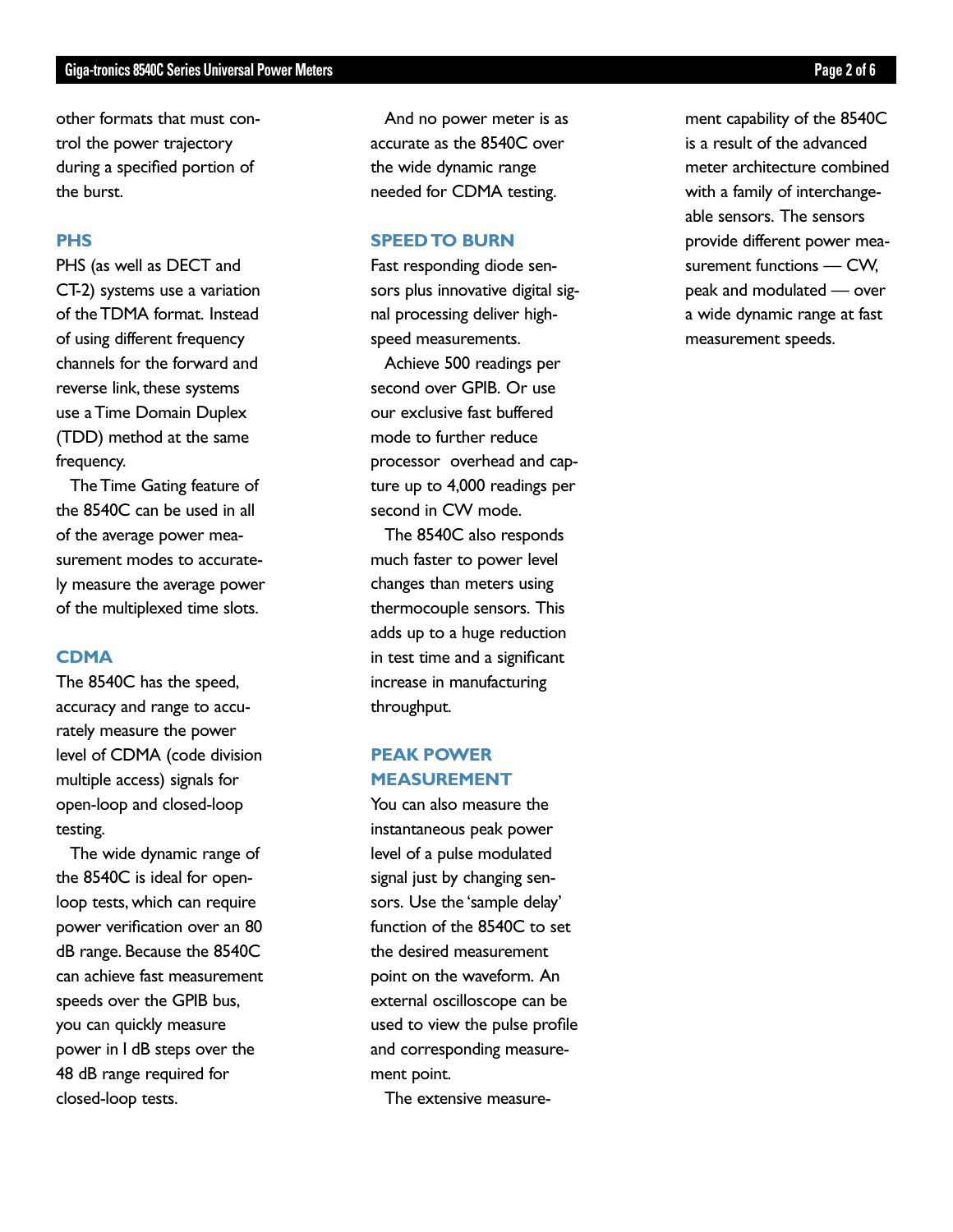## **Accuracy Audit**

**The Accuracy Audit table lists the significant uncertainties of an absolute power measurement. The accuracy of the 8540C combined with the 80301A sensor is compared to a typical thermocouple sensor/meter combination at +20 dBm, 0 dBm, and –30 dBm (the dynamic limit of the thermocouple sensor). The uncertainty comparison at –30 dBm illustrates the accuracy advantage of a wide dynamic sensor, even when the full 90 dB dynamic range is not utilized.**

| $+20$ dBm                             | 8540C            | <b>Typical</b>      |  |  |
|---------------------------------------|------------------|---------------------|--|--|
| <b>Frequency = 1 GHz; Source</b>      | with             | <b>Thermocouple</b> |  |  |
| $Match = 1.5:1$                       | 80301A           | <b>Meter/Sensor</b> |  |  |
| <b>Instrumentation Uncertainty</b>    | ± 5.2%           | $+2.5% - 4.5%$      |  |  |
| Sensor Power Linearity (>8 GHz)       | ±0%              | ± 0%                |  |  |
| <b>Calibrator Uncertainty</b>         | ± 1.2%           | ± 1.2%              |  |  |
| <b>Calibrator/Sensor Mismatch</b>     | ± 0.28%          | ± 0.23%             |  |  |
| <b>Calibration Factor Uncertainty</b> | ±1.04%           | ± 1.6%              |  |  |
| Zero Error                            | $± 0.00000005\%$ | $± 0.00005\%$       |  |  |
| Noise                                 | ± 0.00000005%    | $± 0.00005\%$       |  |  |
| Mismatch (Sensor/Source)              | ± 2.25%          | ± 2.0%              |  |  |
| % Total Uncertainty                   | ± 9.97%          | $+7.53 - 9.53%$     |  |  |
| dB Total Uncertainty                  | $± 0.41$ dB      | $+0.316 - 0.4$ dB   |  |  |
|                                       |                  |                     |  |  |
| 0 <sub>dBm</sub>                      | 8540C            | <b>Typical</b>      |  |  |
| <b>Frequency = 1 GHz; Source</b>      | with             | <b>Thermocouple</b> |  |  |
| $Match = 1.5:1$                       | 80301A           | <b>Meter/Sensor</b> |  |  |
| <b>Instrumentation Uncertainty</b>    | $+0\%$           | ± 0.5%              |  |  |
| Sensor Power Linearity (>8 GHz)       | ± 0%             | ± 0%                |  |  |
| <b>Calibrator Uncertainty</b>         | ± 1.2%           | ± 1.2%              |  |  |
| <b>Calibrator/Sensor Mismatch</b>     | ± 0.28%          | ± 0.23%             |  |  |
| <b>Calibration Factor Uncertainty</b> | ± 1.04%          | ± 1.6%              |  |  |
| Zero Error                            | ± 0.000005%      | $± 0.005\%$         |  |  |
| <b>Noise</b>                          | ± 0.000005%      | ± 0.005%            |  |  |
| Mismatch (Sensor/Source)              | $+2.25%$         | ± 2.0%              |  |  |
| % Total Uncertainty                   | ± 4.77%          | ± 5.54%             |  |  |
| <b>dB Total Uncertainty</b>           | $± 0.20$ dB      | $± 0.23$ dB         |  |  |
|                                       |                  |                     |  |  |
| $-30$ dBm                             | 8540C            | <b>Typical</b>      |  |  |
| <b>Frequency = 1 GHz; Source</b>      | with             | <b>Thermocouple</b> |  |  |
| $Match = 1.5:1$                       | 80301A           | <b>Meter/Sensor</b> |  |  |
| <b>Instrumentation Uncertainty</b>    | $+0.925%$        | ± 0.5%              |  |  |
| Sensor Power Linearity (>8 GHz)       | $±0\%$           | $±0\%$              |  |  |
| <b>Calibrator Uncertainty</b>         | ± 1.2%           | ± 1.2%              |  |  |
| <b>Calibrator/Sensor Mismatch</b>     | ± 0.28%          | ± 0.23%             |  |  |
| <b>Calibration Factor Uncertainty</b> | ± 1.04%          | ±1.6%               |  |  |
| Zero Error                            | $± 0.005\%$      | ± 5%                |  |  |
| <b>Noise</b>                          | ± 0.005%         | ± 5%                |  |  |
| Mismatch (Sensor/Source)              | $+2.25%$         | ± 2.0%              |  |  |
| % Total Uncertainty                   | ± 5.71%          | ± 15.53%            |  |  |
| <b>dB Total Uncertainty</b>           | $+0.24$ dB       | $± 0.63$ dB         |  |  |

Giga-tronics uses diode sensors exclusively to provide speed, range, capability and accuracy unavailable from any other power meter.

# **ACCURACY OVER A 90 dB RANGE**

Giga-tronics has solved the challenge that previously limited the use of diode sensors to below –20 dBm — the 'square law' region by utilizing a built-in power sweep calibration system.

The power sweep calibrator uses a 50 MHz amplitude controlled oscillator to step from

–30 to +20 dBm in 1 dB increments. Each step is set using an internal thermistor — the standard for accuracy and traceability. You get thermistor accuracy, plus diode speed and dynamic range, for measuring signals accurately over a full 90 dB power range.

# **THE FASTEST CW MEASUREMENTS**

Giga-tronics 80300A Series CW Power Sensors let you measure CW power from10 MHz to 40 GHz at speeds up to 500 readings per second over GPIB.

Measure up to 90 dB with a single sensor, and select from a variety of high power sensors, up to 50 W.

# **PEAK POWER MEASUREMENTS**

Attach a Giga-tronics 80350A Series Peak Power Sensor to an 8540C meter and directly measure the instantaneous peak power level of a pulse modulated signal.

Use the 'sample delay' function to set the desired measurement point on the waveform. An external scope can be used to view the profile and see the exact measurement point on the pulse.

# **TRUE AVERAGE POWER MEASUREMENTS**

The Giga-tronics 80400A Series Modulated Power Sensors let you measure the true average power of amplitude modulated, burst modulated and other complex modulated signals — such as TDMA signals — at modulation bandwidths up to 40 kHz.

When greater bandwidth is needed — for formats such as CDMA and PHS — Giga-tronics 80600A Series Modulated Power Sensors provide bandwidth up to 1.5 MHz to measure the true average power of complex modulated signals.

Giga-tronics 80400A and 80600A Series Modulated Power Sensors can accurately and directly measure signals over a dynamic range up to 87 dB and at power levels up to 50 W.

## **BUILT-IN FREQUENCY RESPONSE CALIBRATION**

Configuring the power meter for measurements is easy with calibration factors programmed into the sensor.

When the measurement frequency is entered, the meter automatically applies the correct calibration factor from the sensor EEPROM. And the meter automatically reads a new set of cal factors whenever a sensor is changed.

This avoids the chance of measurement error from using invalid calibration factors when you change sensors, or from forgetting to enter new calibration factors. You not only avoid measurement errors; you also save yourself test time.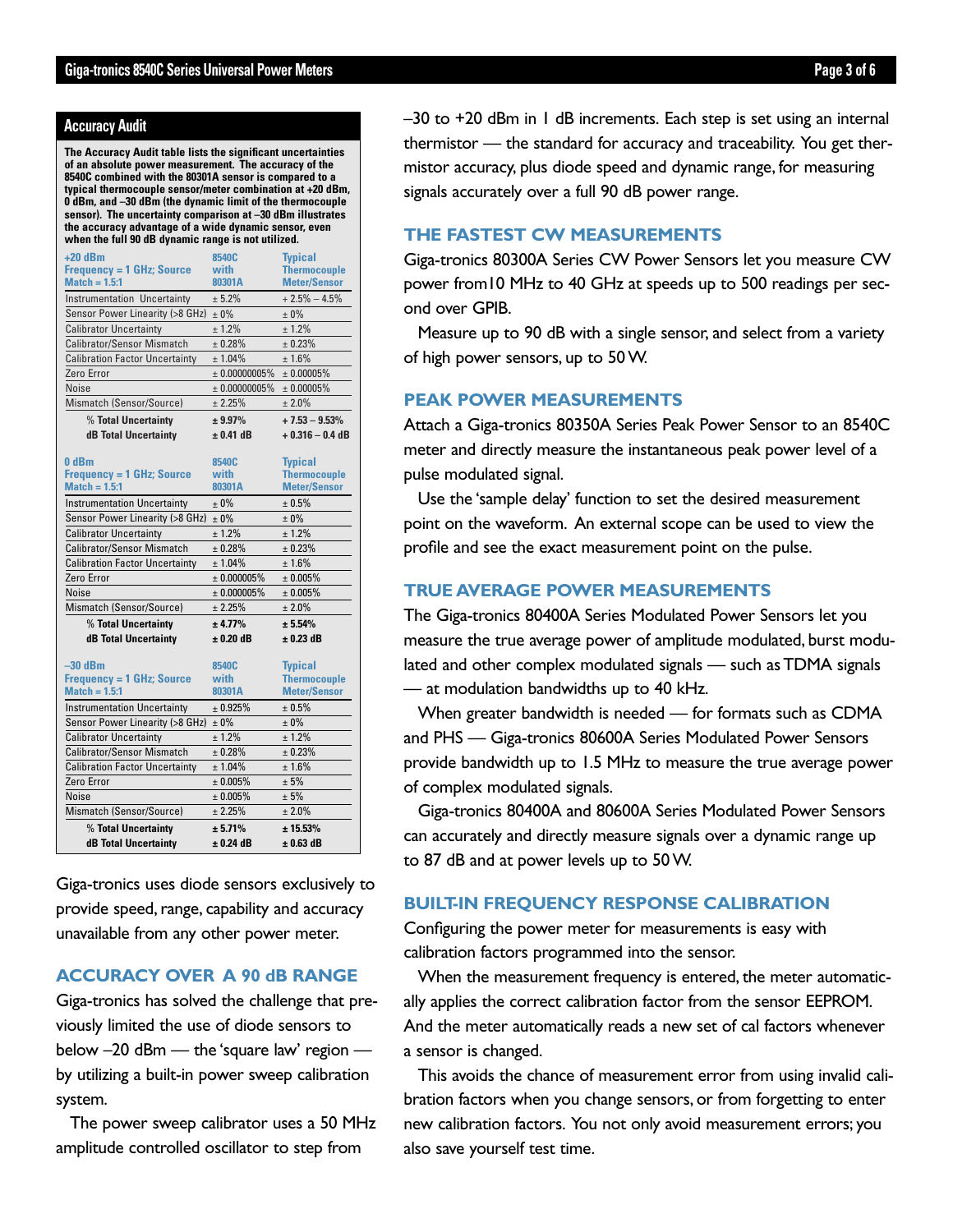|        | <b>Frequency Range/</b><br><b>Power Range</b> | <b>Maximum</b><br><b>Power</b> | <b>Power Linearity 4</b><br>(Frequency > 8 GHz) | <b>RF Connector</b>      | Length     | <b>Diameter</b> | Weight                | <b>VSWR</b>          |  |
|--------|-----------------------------------------------|--------------------------------|-------------------------------------------------|--------------------------|------------|-----------------|-----------------------|----------------------|--|
|        | 200 mW CW Power Sensors                       |                                |                                                 |                          |            |                 |                       |                      |  |
| 80301A | 10 MHz to 18 GHz                              | $+23$ dBm (200 mW)             | $-70$ to $-20$ dBm: $\pm 0.00$ dB               | Type $N(m)$              | 114.5 mm   | $32 \text{ mm}$ | $0.18$ kg             | 1.12: 0.01 - 2 GHz   |  |
|        | $-70$ to $+20$ dBm                            |                                | $-20$ to +20 dBm: $\pm 0.05$ dB/10 dB           | $50\Omega$               | $(4.5$ in) | $(1.25$ in)     | (0.4 lb)              | 1.22: 2 - 12.4 GHz   |  |
| 80302A | 10 MHz to 18 GHz                              | +23 dBm (200 mW)               | $-70$ to $-20$ dBm: $\pm 0.00$ dB               | APC-7                    | 114.5 mm   | 32 mm           | $0.18$ ka             | 1.29: 12.4 - 18 GHz  |  |
|        | $-70$ to $+20$ dBm                            |                                | $-20$ to +20 dBm: $\pm 0.05$ dB/10 dB           | $50\Omega$               | (4.5 in)   | $(1.25$ in)     | (0.4 1 <sub>b</sub> ) |                      |  |
| 80303A | 10 MHz to 26.5 GHz                            | +23 dBm (200 mW)               | $-70$ to $-20$ dBm: $+0.00$ dB                  | Type $K(m)$ <sup>1</sup> | 114.5 mm   | 32 mm           | $0.18$ kg             | 1.12: 0.01 - 2 GHz   |  |
|        | $-70$ to $+20$ dBm                            |                                | $-20$ to $+20$ dBm: $\pm 0.1$ dB/10 dB          | $50\Omega$               | $(4.5$ in) | $(1.25$ in)     | $(0.4 \, lb)$         | 1.22: 2 - 12.4 GHz   |  |
| 80304A | 10 MHz to 40 GHz                              | $+23$ dBm (200 mW)             | $-70$ to $-20$ dBm: $\pm 0.00$ dB               | Type $K(m)$ <sup>1</sup> | 114.5 mm   | 32 mm           | $0.18$ kg             | 1.38: 12.4 - 18 GHz  |  |
|        | $-70$ to 0 dBm                                |                                | $-20$ to 0 dBm: $\pm 0.2$ dB/10 dB              | $50\Omega$               | $(4.5$ in) | $(1.25$ in)     | (0.4 1 <sub>b</sub> ) | 1.43: 18 - 26.5 GHz  |  |
|        |                                               |                                |                                                 |                          |            |                 |                       | 1.92: 26.5 - 40 GHz  |  |
|        | <b>Low VSWR CW Power Sensors</b>              |                                |                                                 |                          |            |                 |                       |                      |  |
| 80310A | 10 MHz to 18 GHz                              | +29 dBm (800 mW)               | $-64$ to $-14$ dBm: $\pm 0.00$ dB               | Type $K(m)$ <sup>1</sup> | 127 mm     | $32$ mm         | $0.23$ kg             | 1.13: 0.01 - 2 GHz   |  |
|        | $-64$ to $+26$ dBm                            |                                | $-14$ to +26 dBm: $\pm$ 0.05 dB/10 dB           | $50\Omega$               | (5.0 in)   | $(1.25$ in)     | (0.5 1 <sub>b</sub> ) | 1.16: 2 - 12 GHz     |  |
| 80313A | 10 MHz to 26.5 GHz                            | +29 dBm (800 mW)               | $-64$ to $-14$ dBm: $\pm 0.00$ dB               |                          |            |                 |                       | 1.23: 12 - 18 GHz    |  |
|        | $-64$ to $+26$ dBm                            |                                | $-14$ to +26 dBm: $\pm$ 0.1 dB/10 dB            |                          |            |                 |                       | 1.29: 18 - 26.5 GHz  |  |
| 80314A | 10 MHz to 40 GHz                              | +29 dBm (800 mW)               | $-64$ to $-14$ dBm: $\pm 0.00$ dB               |                          |            |                 |                       | 1.50: 26.5 - 40 GHz  |  |
|        | $-64$ to $+6$ dBm                             |                                | $-14$ to +6dBm: ±0.2 dB/10 dB                   |                          |            |                 |                       |                      |  |
|        | <b>1 W CW Power Sensors</b>                   |                                |                                                 |                          |            |                 |                       |                      |  |
| 80320A | 10 MHz to 18 GHz                              | $+30$ dBm (1 W)                | $-60$ to $-10$ dBm:+0.00 dB                     | Type $K(m)$ <sup>1</sup> | 127 mm     | 32 mm           | $0.23$ kg             | 1.11: 0.01 - 2 GHz   |  |
|        | $-60$ to $+30$ dBm                            |                                | $-10$ to +30 dBm: $\pm 0.05$ dB/10 dB           | $50\Omega$               | (5.0 in)   | $(1.25$ in)     | (0.5 1 <sub>b</sub> ) | 1.12: 2 - 12 GHz     |  |
| 80323A | 10 MHz to 26.5 GHz                            | $+30$ dBm (1 W)                | $-60$ to $-10$ dBm: $\pm 0.00$ dB               |                          |            |                 |                       | 1.18: 12 - 18 GHz    |  |
|        | $-60$ to $+30$ dBm                            |                                | $-10$ to +30 dBm: $\pm 0.1$ dB/10 dB            |                          |            |                 |                       | 1.22: 18 - 26.5 GHz  |  |
| 80324A | 10 MHz to 40 GHz                              | $+30$ dBm $(1 W)$              | $-60$ to $-10$ dBm: $\pm 0.00$ dB               |                          |            |                 |                       | 1.36: 26.5 - 40 GHz  |  |
|        | $-60$ to $+10$ dBm                            |                                | $-10$ to +10 dBm: $\pm 0.2$ dB/10 dB            |                          |            |                 |                       |                      |  |
|        | 5 W CW Power Sensor <sup>2</sup>              |                                |                                                 |                          |            |                 |                       |                      |  |
| 80321A | 10 MHz to 18 GHz                              | $+37$ dBm (5 W)                | $-50$ to 0 dBm: $\pm 0.00$ dB                   | Type $N(m)$              | 150 mm     | $32 \text{ mm}$ | $0.23$ kg             | $1.20: 0.01 - 6 GHz$ |  |
|        | $-50$ to $+37$ dBm                            |                                | 0 to +37 dBm: ±0.05 dB/10 dB                    | $50\Omega$               | $(5.9$ in) | $(1.25$ in)     | (0.5 1 <sub>b</sub> ) | 1.25: 6 - 12.4 GHz   |  |
|        |                                               |                                |                                                 |                          |            |                 |                       | 1.35: 12.4 - 18 GHz  |  |
|        | 25 W CW Power Sensor <sup>3</sup>             |                                |                                                 |                          |            |                 |                       |                      |  |
| 80322A | 10 MHz to 18 GHz                              | +44 dBm (25 W)                 | $-40$ to +10 dBm: $\pm 0.00$ dB                 | Type N(m)                | 230 mm     | 104 mm          | $0.3$ kg              | 1.20: 0.01 - 6 GHz   |  |
|        | $-40$ to $+44$ dBm                            |                                | +10 to +44 dBm: ±0.05 dB/10 dB                  | $50\Omega$               | (9.0 in)   | (4.1 in)        | (0.6 1 <sub>b</sub> ) | 1.30: 6 - 12.4 GHz   |  |
|        |                                               |                                |                                                 |                          |            |                 |                       | 1.40: 12.4 - 18 GHz  |  |
|        | 50 W CW Power Sensor <sup>3</sup>             |                                |                                                 |                          |            |                 |                       |                      |  |
| 80325A | 10 MHz to 18 GHz                              | +47 dBm (50 W)                 | $-40$ to +10 dBm: $\pm 0.00$ dB                 | Type N(m)                | 230 mm     | 104 mm          | 0.3 <sub>kq</sub>     | 1.25: 0.01 - 6 GHz   |  |
|        | $-40$ to $+47$ dBm                            |                                | +10 to +47 dBm: ±0.05 dB/10 dB                  | $50\Omega$               | (9.0 in)   | (4.1 in)        | (0.6 1 <sub>b</sub> ) | 1.35: 6 - 12.4 GHz   |  |
|        |                                               |                                |                                                 |                          |            |                 |                       | 1.45: 12.4 - 18 GHz  |  |

|        | Giga-tronics Peak Power Sensor Selection Guide |                                |                                                 |                          |                |                 |                   |                       |  |
|--------|------------------------------------------------|--------------------------------|-------------------------------------------------|--------------------------|----------------|-----------------|-------------------|-----------------------|--|
|        | <b>Frequency Range/</b><br><b>Power Range</b>  | <b>Maximum</b><br><b>Power</b> | <b>Power Linearity 4</b><br>(Frequency > 8 GHz) | <b>RF Connector</b>      | Length         | <b>Diameter</b> | Weight            | <b>VSWR</b>           |  |
|        | <b>200 mW Peak Power Sensors</b>               |                                |                                                 |                          |                |                 |                   |                       |  |
| 80350A | 45 MHz to 18 GHz                               | $+23$ dBm (200 mW)             | $-30$ to $-20$ dBm: $\pm 0.00$ dB               | Type N(m)                | 165 mm         | $37 \text{ mm}$ | 0.3 <sub>kq</sub> | $1.12: 0.045 - 2 GHz$ |  |
|        | $-20$ to $+20$ dBm, Peak                       | <b>CW</b> or Peak              | $-20$ to +20 dBm: $\pm 0.05$ dB /10 dB          | $50\Omega$               | $(6.5$ in)     | $(1.25$ in)     | (0.7 1b)          | 1.22: 2 - 12.4 GHz    |  |
|        | $-30$ to $+20$ dBm, CW                         |                                |                                                 |                          |                |                 |                   | 1.37: 12.4 - 18 GHz   |  |
| 80353A | 45 MHz to 26.5 GHz                             | $+23$ dBm (200 mW)             | $-30$ to $-20$ dBm: $+0.00$ dB                  | Type $K(m)$ <sup>1</sup> | $165$ mm       | $37 \text{ mm}$ | 0.3 <sub>kq</sub> | 1.50: 18 - 26.5 GHz   |  |
|        | $-20$ to $+20$ dBm, Peak                       | <b>CW</b> or Peak              | $-20$ to +20 dBm: $\pm$ 0.1 dB /10 dB           | $50\Omega$               | $(6.5$ in)     | $(1.25$ in)     | (0.7 1b)          | 1.92: 26.5 - 40 GHz   |  |
|        | $-30$ to $+20$ dBm, CW                         |                                |                                                 |                          |                |                 |                   |                       |  |
| 80354A | 45 MHz to 40 GHz                               | $+23$ dBm (200 mW)             | $-30$ to $-20$ dBm: $\pm 0.00$ dB               | Type $K(m)$ <sup>1</sup> | $165$ mm       | $37 \text{ mm}$ | 0.3 <sub>kq</sub> |                       |  |
|        | $-20$ to $+0.0$ dBm, Peak                      | <b>CW</b> or Peak              | $-20$ to 0.0 dBm: $\pm$ 0.2 dB /10 dB           | $50\Omega$               | $(6.5$ in)     | $(1.25$ in)     | $(0.7 \, lb)$     |                       |  |
|        | $-30$ to $+0.0$ dBm, CW                        |                                |                                                 |                          |                |                 |                   |                       |  |
|        | 5 W Peak Power Sensor <sup>5,7</sup>           |                                |                                                 |                          |                |                 |                   |                       |  |
| 80351A | 45 MHz to 18 GHz                               | $CW: +37$ dBm                  | $-10$ to +0 dBm: $\pm 0.00$ dB                  | Type N(m)                | 200 mm         | $37 \text{ mm}$ | 0.3 <sub>kq</sub> | $1.15: 0.045 - 4 GHz$ |  |
|        | $0$ to $+40$ dBm, Peak                         | (5 W Average)                  | +0 to +40 dBm: $\pm$ 0.05 dB /10 dB             | $50\Omega$               | $(7.9 \infty)$ | $(1.25$ in)     | (0.7 1b)          | 1.25: 4 - 12.4 GHz    |  |
|        | $-10$ to +37 dBm, CW                           | Peak: +43 dBm                  |                                                 |                          |                |                 |                   | 1.35: 12.4 - 18 GHz   |  |
|        | 25 W Peak Power Sensor <sup>6,7</sup>          |                                |                                                 |                          |                |                 |                   |                       |  |
| 80352A | 45 MHz to 18 GHz                               | $CW: +44$ dBm                  | 0.0 to $+10$ dBm: $+0.00$ dB                    | Type $N(m)$              | 280 mm         | $104$ mm        | $0.3$ kg          | $1.20: 0.045 - 6 GHz$ |  |
|        | $+10$ to $+50$ dBm, Peak                       | (25 W Average)                 | +10 to +50 dBm: $\pm$ 0.05 dB /10 dB            | $50\Omega$               | (11.0 in)      | (4.1 in)        | (0.7 1b)          | 1.30: 6 - 12.4 GHz    |  |
|        | $0.0$ to $+44$ dBm, CW                         | Peak: $+53$ dBm                |                                                 |                          |                |                 |                   | 1.40: 12.4 - 18 GHz   |  |
|        | 50 W Peak Power Sensor <sup>6,7</sup>          |                                |                                                 |                          |                |                 |                   |                       |  |
| 80355A | 45 MHz to 18 GHz                               | CW: +47 dBm                    | 0.0 to +10 dBm: $\pm$ 0.00 dB                   | Type $N(m)$              | 280 mm         | $104$ mm        | 0.3 <sub>kq</sub> | 1.25: 0.045 - 6 GHz   |  |
|        | $+10$ to $+50$ dBm, Peak                       | (50 W Average)                 | +10 to +50 dBm: $\pm 0.05$ dB /10 dB            | $50\Omega$               | (11.0 in)      | (4.1 in)        | (0.7 1b)          | 1.35: 6 - 12.4 GHz    |  |
|        | $0.0$ to $+47$ dBm. CW                         | Peak: +53 dBm                  |                                                 |                          |                |                 |                   | 1.45: 12.4 - 18 GHz   |  |
|        |                                                |                                |                                                 |                          |                |                 |                   |                       |  |

| <b>Giga-tronics Bridge Selection Guide</b> |                                                                                          |                                |                                                                                      |                           |                           |                    |            |                                                      |  |
|--------------------------------------------|------------------------------------------------------------------------------------------|--------------------------------|--------------------------------------------------------------------------------------|---------------------------|---------------------------|--------------------|------------|------------------------------------------------------|--|
|                                            | <b>Frequency Range/</b><br><b>Power Range</b><br><b>Precision CW Return Loss Bridges</b> | <b>Maximum</b><br><b>Power</b> | <b>Power Linearity 4</b><br>(Frequency > 8 GHz)                                      | Input                     | <b>Test Port</b>          | <b>Directivity</b> | Weight     | <b>VSWR</b>                                          |  |
| 80501                                      | 10 MHz to 18 GHz<br>$-35$ to $+20$ dBm                                                   | $+27$ dBm (0.5 W)              | $-35$ to +10 dBm: $\pm 0.1$ dB<br>+10 to +20 dBm: $\pm$ 0.1 dB<br>$\pm 0.005$ dB/dB  | Type $N(f)$<br>$50\Omega$ | Type $N(f)$<br>$50\Omega$ | 38 dB              | 0.340 kg   | $< 1.17: 0.01 - 8$ GHz<br>$< 1.27: 8 - 18$ GHz       |  |
| 80502                                      | 10 MHz to 18 GHz<br>$-35$ to $+20$ dBm                                                   | $+27$ dBm (0.5 W)              | $-35$ to +10 dBm: $\pm 0.1$ dB<br>$+10$ to $+20$ dBm: $+0.1$ dB<br>$\pm 0.005$ dB/dB | Type $N(f)$<br>$50\Omega$ | $APC-7(f)$<br>$50\Omega$  | 40 dB              | 0.340 kg   | $< 1.13$ : 0.01 - 8 GHz<br>$<$ 1.22: 8 - 18 GHz      |  |
| 80503                                      | 10 MHz to 26.5 GHz<br>$-35$ to $+20$ dBm                                                 | $+27$ dBm (0.5 W)              | $-35$ to +10 dBm: $\pm 0.1$ dB<br>$+10$ to $+20$ dBm: $+0.1$ dB<br>$\pm 0.005$ dB/dB | SMA(f)<br>$50\Omega$      | SMA(f)<br>$50\Omega$      | 35 dB              | $0.340$ kg | $<$ 1.22: 0.01 - 18 GHz<br>$<$ 1.27: 18 - 26.5 GHz   |  |
| 80504                                      | 10 MHz to 40 GHz<br>$-35$ to $+20$ dBm                                                   | $+27$ dBm (0.5 W)              | $-35$ to +10 dBm: $\pm 0.1$ dB<br>$+10$ to $+20$ dBm: $+0.1$ dB<br>$\pm 0.005$ dB/dB | Type $K(f)$<br>$50\Omega$ | Type $K(f)$<br>$50\Omega$ | 30 dB              | 0.198 ka   | $<$ 1.35: 0.01 - 26.5 GHz<br>$<$ 1.44: 26.5 - 40 GHz |  |

' The K connector is electrically and mechanically compatible with the APC-3.5 and SMA connectors. Note: Use a Type N(m) to SMA(f) adapter (part no. 29835) for calibration of power sensors with Type K(m) connectors.<br>? Powe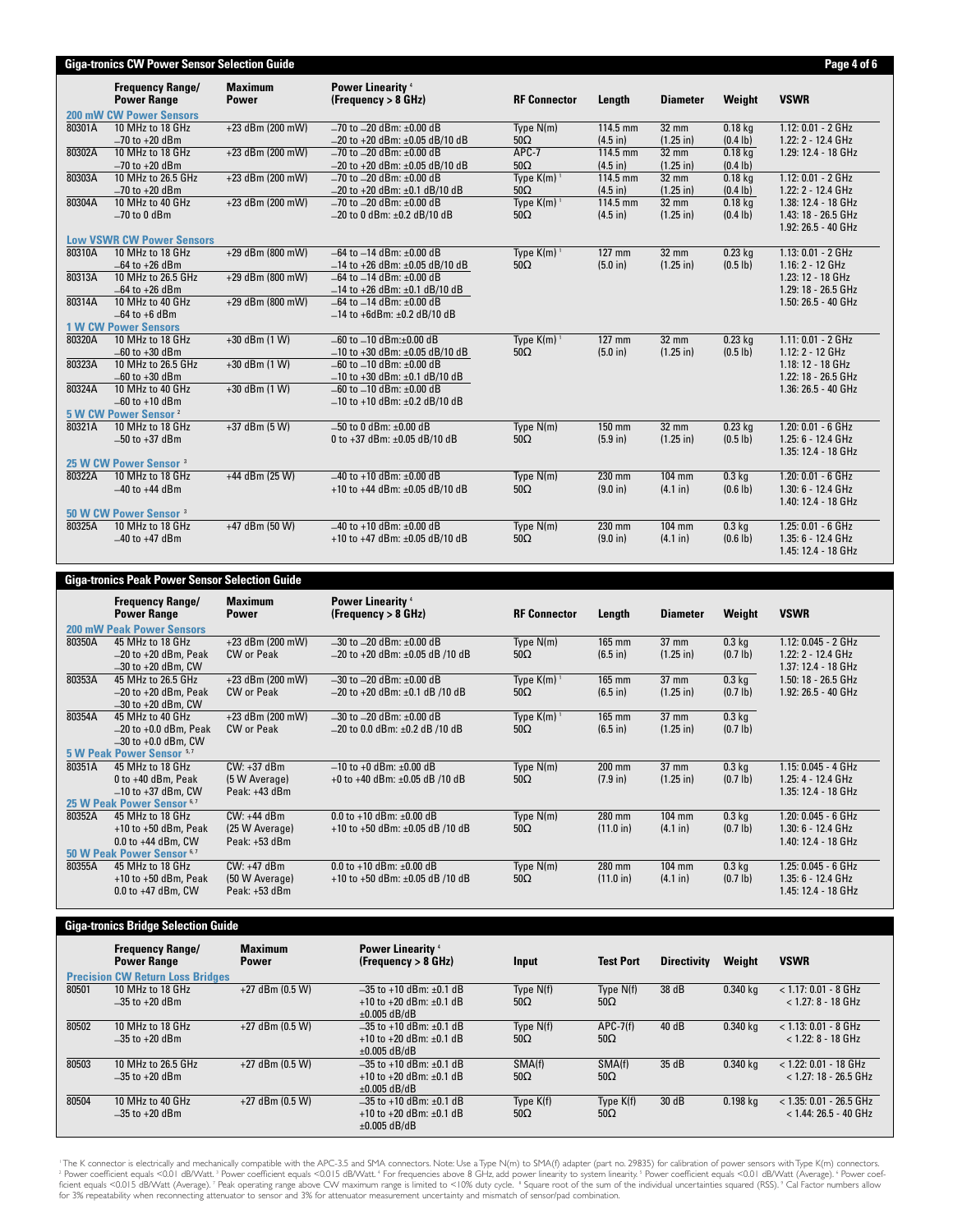|                            | Giga-tronics Modulation Power Sensor Selection Guide ( $f_m \leq 40$ kHz)                 |                            |                                |                                        |                            |                                                                                                               |                  |                                            |                                        |                                                                                               |                              |                                    | Page 5 of 6                                                                                                                                                                                                                                                                                                                                                                                                                                                  |
|----------------------------|-------------------------------------------------------------------------------------------|----------------------------|--------------------------------|----------------------------------------|----------------------------|---------------------------------------------------------------------------------------------------------------|------------------|--------------------------------------------|----------------------------------------|-----------------------------------------------------------------------------------------------|------------------------------|------------------------------------|--------------------------------------------------------------------------------------------------------------------------------------------------------------------------------------------------------------------------------------------------------------------------------------------------------------------------------------------------------------------------------------------------------------------------------------------------------------|
|                            | <b>Power Range</b>                                                                        | <b>Frequency Range/</b>    | <b>Maximum</b><br>Power        |                                        |                            | <b>Power Linearity 4</b><br>(Frequency > 8 GHz)                                                               |                  |                                            | <b>RF Connector</b>                    | Length                                                                                        | <b>Diameter</b>              | Weight                             | <b>VSWR</b>                                                                                                                                                                                                                                                                                                                                                                                                                                                  |
|                            | <b>200 mW Modulation Power Sensors</b>                                                    |                            |                                |                                        |                            |                                                                                                               |                  |                                            |                                        |                                                                                               |                              |                                    |                                                                                                                                                                                                                                                                                                                                                                                                                                                              |
| 80401A<br>80402A           | 10 MHz to 18 GHz<br>$-67$ to $+20$ dBm<br>10 MHz to 18 GHz                                |                            |                                | +23 dBm (200 mW)<br>$+23$ dBm (200 mW) |                            | $-67$ to $-20$ dBm: $\pm0.00$ dB<br>$-20$ to +20 dBm: $\pm 0.05$ dB/10 dB<br>$-67$ to $-20$ dBm: $\pm0.00$ dB |                  |                                            | Type $N(m)$<br>$50\Omega$<br>APC-7     | 114.5 mm<br>$(4.5 \text{ in})$                                                                | 32 mm<br>$(1.25 \text{ in})$ | $0.18$ kg<br>(0.4 1 <sub>b</sub> ) | 1.12: 0.01 - 2 GHz<br>1.22: 2 - 12.4 GHz<br>1.29: 12.4 - 18 GHz                                                                                                                                                                                                                                                                                                                                                                                              |
|                            | $-67$ to $+20$ dBm<br><b>Low VSWR Modulation Power Sensor</b>                             |                            |                                |                                        |                            | $-20$ to +20 dBm: $\pm 0.05$ dB/10 dB<br>$50\Omega$                                                           |                  |                                            |                                        |                                                                                               |                              |                                    |                                                                                                                                                                                                                                                                                                                                                                                                                                                              |
| 80410A                     | 10 MHz to 18 GHz<br>$-64$ to $+26$ dBm<br><b>1 W Modulation Power Sensor</b>              |                            |                                | $+29$ dBm (800 mW)                     |                            | $-64$ to $-14$ dBm: $\pm 0.00$ dB<br>Type $K'(m)$<br>$-14$ to +26 dBm: ±0.05 dB/10 dB<br>$50\Omega$           |                  |                                            |                                        | 127 mm<br>(5.0 in)                                                                            | 32 mm<br>$(1.25 \text{ in})$ | $0.23$ kg<br>$(0.5 \, lb)$         | 1.13: 0.01 - 2 GHz<br>$1.16: 2 - 12 \text{ GHz}$<br>1.23: 12 - 18 GHz                                                                                                                                                                                                                                                                                                                                                                                        |
| 80420A                     | 10 MHz to 18 GHz<br>$-57$ to $+30$ dBm                                                    |                            |                                | $+30$ dBm $(1 W)$                      |                            | -57 to-10 dBm: ±0.00 dB<br>$-10$ to +30 dBm: ±0.05 dB/10 dB                                                   |                  |                                            | Type $K \sqrt[1]{m}$<br>$50\Omega$     | 127 mm<br>(5.0 in)                                                                            | 32 mm<br>$(1.25 \text{ in})$ | $0.23$ kg<br>$(0.5 \, lb)$         | $1.11: 0.01 - 2 GHz$<br>1.12: 2 - 12 GHz<br>1.18: 12 - 18 GHz                                                                                                                                                                                                                                                                                                                                                                                                |
| 80421A                     | <b>5 W Modulation Power Sensor <sup>2</sup></b><br>10 MHz to 18 GHz<br>$-47$ to $+37$ dBm |                            |                                | $+37$ dBm (5 W)                        |                            | $-47$ to 0 dBm: $\pm 0.00$ dB<br>0 to +37 dBm: ±0.05 dB/10 dB                                                 |                  |                                            | Type N(m)<br>$50\Omega$                | 150 mm<br>$(5.9 \text{ in})$                                                                  | 32 mm<br>$(1.25$ in)         | $0.23$ kg<br>(0.5 1 <sub>b</sub> ) | 1.20: 0.01 - 6 GHz<br>1.25: 6 - 12.4 GHz<br>1.35: 12.4 - 18 GHz                                                                                                                                                                                                                                                                                                                                                                                              |
| 80422A                     | <b>25 W Modulation Power Sensor<sup>3</sup></b><br>10 MHz to 18 GHz<br>$-37$ to $+44$ dBm |                            |                                | $+44$ dBm (25 W)                       |                            | $-37$ to +10 dBm: $\pm0.00$ dB<br>+10 to +44 dBm: $\pm$ 0.05 dB/10 dB                                         |                  |                                            | Type $N(m)$<br>$50\Omega$              | 230 mm<br>(9.0 in)                                                                            | 104 mm<br>$4.1$ in)          | $0.3$ kg<br>(0.6 1 <sub>b</sub> )  | 1.20: 0.01 - 6 GHz<br>$1.30: 6 - 12.4 GHz$<br>1.40: 12.4 - 18 GHz                                                                                                                                                                                                                                                                                                                                                                                            |
| 80425A                     | <b>50 W Modulation Power Sensor 3</b><br>10 MHz to 18 GHz<br>$-34$ to $+47$ dBm           |                            |                                | +47 dBm (50 W)                         |                            | $-34$ to +10 dBm: $\pm0.00$ dB<br>+10 to +47 dBm: ±0.05 dB/10 dB                                              |                  |                                            | Type $N(m)$<br>$50\Omega$              | 230 mm<br>(9.0 in)                                                                            | 104 mm<br>(4.1 in)           | $0.3$ kg<br>(0.6 1 <sub>b</sub> )  | $1.25: 0.01 - 6 GHz$<br>1.35: 6 - 12.4 GHz<br>1.45: 12.4 - 18 GHz                                                                                                                                                                                                                                                                                                                                                                                            |
|                            | Giga-tronics Modulation Power Sensor Selection Guide $(f_m \leq 1.5 \text{ MHz})$         |                            |                                |                                        |                            |                                                                                                               |                  |                                            |                                        |                                                                                               |                              |                                    |                                                                                                                                                                                                                                                                                                                                                                                                                                                              |
|                            | <b>Frequency Range/</b><br><b>Power Range</b><br><b>200 mW Modulation Power Sensors</b>   |                            | <b>Maximum</b><br><b>Power</b> |                                        |                            | <b>Power Linearity 4</b><br>(Frequency > 8 GHz)                                                               |                  |                                            | <b>RF Connector</b>                    | Length                                                                                        | Diameter                     | Weight                             | <b>VSWR</b>                                                                                                                                                                                                                                                                                                                                                                                                                                                  |
| 80601A                     | 10 MHz to 18 GHz                                                                          | $-67$ to $+20$ dBm, CW     |                                | +23 dBm (200 mW)                       |                            | -67 to -20 dBm: ±0.00 dB<br>-20 to +20 dBm: ±0.05 dB/10 dB                                                    |                  |                                            | Type N(m)<br>$50\Omega$                | 137 mm<br>$(5.39 \text{ in})$                                                                 | 41 mm<br>(1.62 in)           | $0.23$ kg<br>$(0.5 \, lb)$         | 1.12: 0.01 - 2 GHz<br>1.22: 2 - 12.4 GHz<br>1.29: 12.4 - 18 GHz                                                                                                                                                                                                                                                                                                                                                                                              |
| 80621A                     | 5 W Peak Power Sensor <sup>5,7</sup><br>10 MHz to 18 GHz<br>$-47$ to $+37$ dBm            |                            |                                | $+37$ dBm (5 W)                        |                            | $-47$ to 0 dBm: $\pm 0.00$ dB<br>0 to +37 dBm: ±0.05 dB/10 dB                                                 |                  |                                            | Type N(m)<br>$50\Omega$                | 175 mm<br>(6.90 in)                                                                           | 41 mm<br>(1.62 in)           | $0.28$ kg<br>(0.6 1 <sub>b</sub> ) | 1.20: 0.01 - 6 GHz<br>1.25: 6 - 12.4 GHz<br>1.35: 12.4 - 18 GHz                                                                                                                                                                                                                                                                                                                                                                                              |
|                            | Giga-tronics True RMS Sensors Selection Guide (f <sub>m</sub> > 1.5 MHz)                  |                            |                                |                                        |                            |                                                                                                               |                  |                                            |                                        |                                                                                               |                              |                                    |                                                                                                                                                                                                                                                                                                                                                                                                                                                              |
|                            | <b>Frequency Range/</b><br><b>Power Range</b><br>True RMS Sensors (-30 dBm to +20 dBm)    |                            | <b>Maximum</b><br><b>Power</b> |                                        |                            | <b>Power Linearity 4</b><br>(Frequency > 8 GHz)                                                               |                  |                                            | <b>RF Connector</b>                    | Length                                                                                        | Diameter                     | Weight                             | <b>VSWR</b>                                                                                                                                                                                                                                                                                                                                                                                                                                                  |
| 80330A<br>80333A<br>80334A | 10 MHz to 18 GHz<br>10 MHz to 26.5 GHz<br>10 MHz to 40 GHz                                |                            |                                | $+33$ dBm (2 W)                        |                            | $-30$ to +20 dBm: $\pm 0.00$ dB                                                                               |                  |                                            | Type $K(m)$ <sup>1</sup><br>$50\Omega$ | 152 mm<br>(6.0 in)                                                                            | 32 mm<br>$(1.25$ in)         | $0.27$ kg<br>(0.6 1 <sub>b</sub> ) | 1.12: 0.01 - 12 GHz<br>1.15: 12 - 18 GHz<br>1.18: 18 - 26.5 GHz<br>1.29: 26.5 - 40 GHz                                                                                                                                                                                                                                                                                                                                                                       |
|                            | <b>Sensor Measurement Capabilities</b>                                                    |                            |                                |                                        |                            |                                                                                                               |                  |                                            | <b>Sensor Model</b>                    |                                                                                               |                              |                                    |                                                                                                                                                                                                                                                                                                                                                                                                                                                              |
| <b>Signal Type</b>         |                                                                                           |                            |                                |                                        | 80301A                     |                                                                                                               | 80350A           |                                            |                                        | 80401A                                                                                        |                              | 80601A                             |                                                                                                                                                                                                                                                                                                                                                                                                                                                              |
| <b>CW Power Level</b>      | <b>Amplitude Modulation</b>                                                               |                            |                                |                                        | N/A                        | $-70$ to $+20$ dBm                                                                                            | N/A              | $-30$ to 20 dBm                            |                                        | $-67$ to $+20$ dBm<br>$f_m \le 40$ kHz, -60 to +20 dBm                                        |                              | $-67$ to 20 dBm                    | $f_m \le 1.5$ MHz, -55 to +20 dBm                                                                                                                                                                                                                                                                                                                                                                                                                            |
| Two-Tone                   | Rate, Power Range<br><b>Maximum Separation Between Carriers</b>                           |                            |                                |                                        | N/A                        |                                                                                                               | N/A              |                                            |                                        | $f_m > 40$ kHz, -60 to -20 dBm<br>$\leq$ 40 kHz, -60 to +20 dBm<br>$>$ 40 kHz, -60 to -20 dBm |                              |                                    | $f_m > 1.5$ MHz, -55 to -20 dBm<br>$\leq$ 1.5 MHz, -55 to +20 dBm                                                                                                                                                                                                                                                                                                                                                                                            |
|                            | <b>Pulse Modulation</b>                                                                   |                            |                                |                                        | N/A                        |                                                                                                               |                  | > 350 ns Pulse Width                       |                                        | > 200 µs Pulse Width                                                                          |                              |                                    | $>$ 1.5 MHz, -55 to -20 dBm<br>> 300 µs Pulse Width                                                                                                                                                                                                                                                                                                                                                                                                          |
|                            | <b>Burst with Modulation</b>                                                              |                            |                                |                                        | N/A                        |                                                                                                               | N/A              |                                            |                                        | $f_m \leq 40$ kHz, > 200 µs<br>Pulse Width; -60 to +20 dBm                                    |                              |                                    | $f_m \leq 1.5$ MHz, $> 300 \mu s$<br>Pulse Width; -35 to +20 dBm                                                                                                                                                                                                                                                                                                                                                                                             |
|                            |                                                                                           |                            |                                |                                        |                            |                                                                                                               |                  |                                            |                                        | $f_m > 40$ kHz, $> 200$ µs<br>Pulse Width; -60 to -20 dBm                                     |                              |                                    | $f_m > 1.5$ MHz, $> 300$ µs<br>Pulse Width; -35 to -20 dBm                                                                                                                                                                                                                                                                                                                                                                                                   |
|                            | <b>Sensor Calibration Factor Uncertainties</b>                                            |                            |                                |                                        |                            |                                                                                                               |                  |                                            |                                        |                                                                                               |                              |                                    | The K connector is electrically and mechanically compatible with the APC-3.5 and SMA connectors                                                                                                                                                                                                                                                                                                                                                              |
| <b>Frequency (GHz)</b>     |                                                                                           |                            |                                |                                        |                            | <b>Root Sum of Squares (RSS) Uncertainties (%) 8</b>                                                          |                  |                                            |                                        |                                                                                               |                              |                                    | Note: Use a Type N(m) to SMA(f) adapter (part no. 29835) for calibration of power sensors with<br>Type K(m) connectors. <sup>2</sup> Power coefficient equals <0.01 dB/Watt. <sup>3</sup> Power coefficient equals <0.015<br>dB/Watt. <sup>4</sup> For frequencies above 8 GHz, add power linearity to system linearity. <sup>5</sup> Power coefficient<br>equals <0.01 dB/Watt (Average). 6 Power coefficient equals <0.015 dB/Watt (Average). 7 Peak oper- |
|                            |                                                                                           | 80301A<br>80302A           |                                |                                        |                            | 80321A <sup>9</sup><br>80322A <sup>9</sup><br>80325A <sup>9</sup>                                             |                  |                                            | sensor/pad combination.                |                                                                                               |                              |                                    | ating range above CW maximum range is limited to <10% duty cycle. <sup>8</sup> Square root of the sum of<br>the individual uncertainties squared (RSS). <sup>9</sup> Cal Factor numbers allow for 3% repeatability when<br>reconnecting attenuator to sensor and 3% for attenuator measurement uncertainty and mismatch of                                                                                                                                   |
|                            |                                                                                           | 80350A<br>80401A<br>80402A | 80303A<br>80304A<br>80353A     | 80310A<br>80313A<br>80314A             | 80320A<br>80323A<br>80324A | 80421A <sup>9</sup><br>80422A <sup>9</sup><br>80425A <sup>9</sup>                                             | 80330A<br>80333A | 80351A <sup>9</sup><br>80352A <sup>9</sup> |                                        |                                                                                               |                              |                                    |                                                                                                                                                                                                                                                                                                                                                                                                                                                              |
| <b>Lower</b><br>0.01       | <b>Upper</b>                                                                              | 80601A<br>1.04             | 80354A<br>1.64                 | 80410A<br>1.58                         | 80420A<br>1.58             | 80621A <sup>9</sup><br>4.54                                                                                   | 80334A<br>1.58   | 80355A <sup>9</sup><br>4.92                |                                        |                                                                                               |                              |                                    |                                                                                                                                                                                                                                                                                                                                                                                                                                                              |

1 2 1.20 1.73 1.73 1.73 4.67 1.73 5.04 2 4 1.33 1.93 1.91 1.91 4.89 1.90 7.09 4 6 1.41 2.03 2.02 2.01 5.01 2.01 7.17 6 8 1.52 2.08 2.07 2.06 5.12 2.06 7.25 8 12.4 1.92 2.55 2.54 2.53 5.56 2.53 7.56 12.4 18 2.11 2.83 2.80 2.79 5.89 2.78 12.37 18 26.5 — 3.63 3.68 3.62 — 3.59 — 26.5 40 — 6.05 5.54 5.39 — 5.30 —